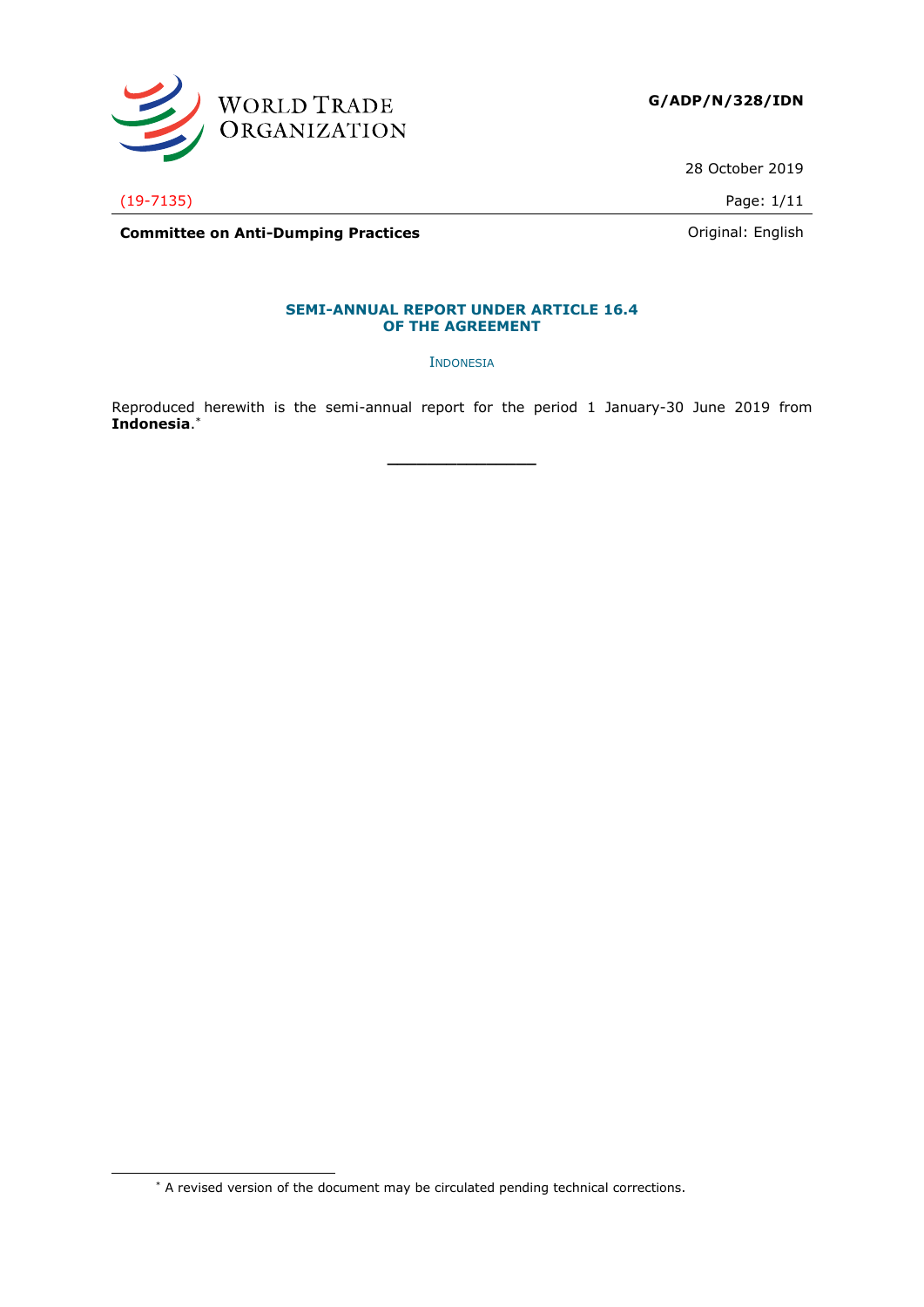## **SEMI-ANNUAL REPORT OF ANTI-DUMPING ACTIONS<sup>2</sup>**

FOR THE PERIOD 1 JANUARY-30 JUNE 2019

## **Original Investigations**

| <b>Country or</b>    | Product                                                                                                                               | <b>Initiation</b>                                                                            | <b>Provisional</b>                                                                                                                     | <b>Final measures</b>                                                                                                                                 |                                                                                                 | <b>No final</b>          | <b>Other</b>         | <b>Trade data</b>                                                                                                      |                                                                                                | <b>Basis for</b>                              |
|----------------------|---------------------------------------------------------------------------------------------------------------------------------------|----------------------------------------------------------------------------------------------|----------------------------------------------------------------------------------------------------------------------------------------|-------------------------------------------------------------------------------------------------------------------------------------------------------|-------------------------------------------------------------------------------------------------|--------------------------|----------------------|------------------------------------------------------------------------------------------------------------------------|------------------------------------------------------------------------------------------------|-----------------------------------------------|
| customs<br>territory |                                                                                                                                       |                                                                                              | measures and<br>preliminary<br>determinations                                                                                          | <b>Definitive</b><br>duty                                                                                                                             | <b>Price</b><br>undertaking                                                                     | measures/<br>termination |                      | $(from$ published report $(s)$ )                                                                                       |                                                                                                | normal value<br>determination                 |
|                      | Description;<br>HS 6-digit category<br>covering investigated<br>$product3$ ;<br>ID number;<br>(*) if investigation<br>of $>1$ country | Date;<br>period of investigation<br>(D-dumping;<br>I-injury)                                 | Date of duties;<br>range of<br>individual<br>dumping margins;<br>"other" rates;<br>[range of applied<br>rates if different.<br>reason] | Date of duties;<br>range of<br>individual<br>dumping<br>margins; "other"<br>rates; [range of<br>applied rates if<br>different,<br>reason <sup>-</sup> | Date of<br>application;<br>range of<br>individual<br>dumping<br>margins or<br>minimum<br>prices | Date,<br>reason          | Date,<br>explanation | Import volume<br>or value (units/<br>currency);<br>product<br>coverage,<br>period, if<br>different from<br>cols. $2/3$ | Import<br>volume as %<br>of apparent<br>domestic<br>consumption<br>or as % of<br>total imports | Codes for all<br>bases used in<br>proceeding; |
|                      | $\overline{ }$                                                                                                                        | 3.                                                                                           | 4                                                                                                                                      | 5                                                                                                                                                     | 6                                                                                               | $\overline{\mathbf{z}}$  | 8                    | 9                                                                                                                      | 10                                                                                             | 11                                            |
| China                | Ammonium Nitrate<br>HS: 3102.30.00.00<br>ID: AD 03-2015.CHN                                                                           | 01.06.15<br>D: Oct. 13-Sep. 14<br>I: Oct. 11-Sep. 12,<br>Oct. 12-Sep. 13,<br>Oct. 13-Sep. 14 |                                                                                                                                        |                                                                                                                                                       |                                                                                                 |                          |                      | 37,605 Ton                                                                                                             | 24.24%<br>of total<br>imports                                                                  |                                               |
|                      | Polvethylene<br>Terephthalate<br>HS: 3907.60.10.00,<br>3907.60.20.00,<br>3907.60.90.00<br>ID: AD 02-2016/CHN                          | 22.08.16<br>D: Jan.-Dec. 15<br>I: 2013,<br>2014, 2015                                        |                                                                                                                                        |                                                                                                                                                       |                                                                                                 | $\overline{\phantom{a}}$ | $\sim$               | 135,729 Ton                                                                                                            | 59.96%<br>of total<br>imports                                                                  |                                               |
|                      | Spin Drawn Yarn<br>(SDY)<br>HS: 5402.47.00<br>ID: AD 02-2017/CHN                                                                      | 27.10.17<br>D: 2016<br>I: 2014, 2015, 2016                                                   |                                                                                                                                        |                                                                                                                                                       |                                                                                                 |                          |                      | 13,910 Ton                                                                                                             | 17.1%<br>of total<br>imports                                                                   |                                               |
| India                | <b>Wheat Flour</b><br>HS: 1101.00.10<br>ID: AD02-2014/IND                                                                             | 27.08.14<br>D: Jan.-Dec. 13<br>I: 2010, 2011,<br>2012, 2013                                  |                                                                                                                                        |                                                                                                                                                       |                                                                                                 |                          |                      | 59,823 Ton                                                                                                             | 29.12%<br>of total<br>imports                                                                  |                                               |

ł

G/ADP/N/32 G/ADP/N/328/IDN

-<br>- 2

<sup>1</sup> Indonesia does not maintain the website to publish the report on anti-dumping.

 $<sup>2</sup>$  All terms and column headings used in this format have the meanings assigned to them in the instructions.</sup>

 $3$  For reference purposes only.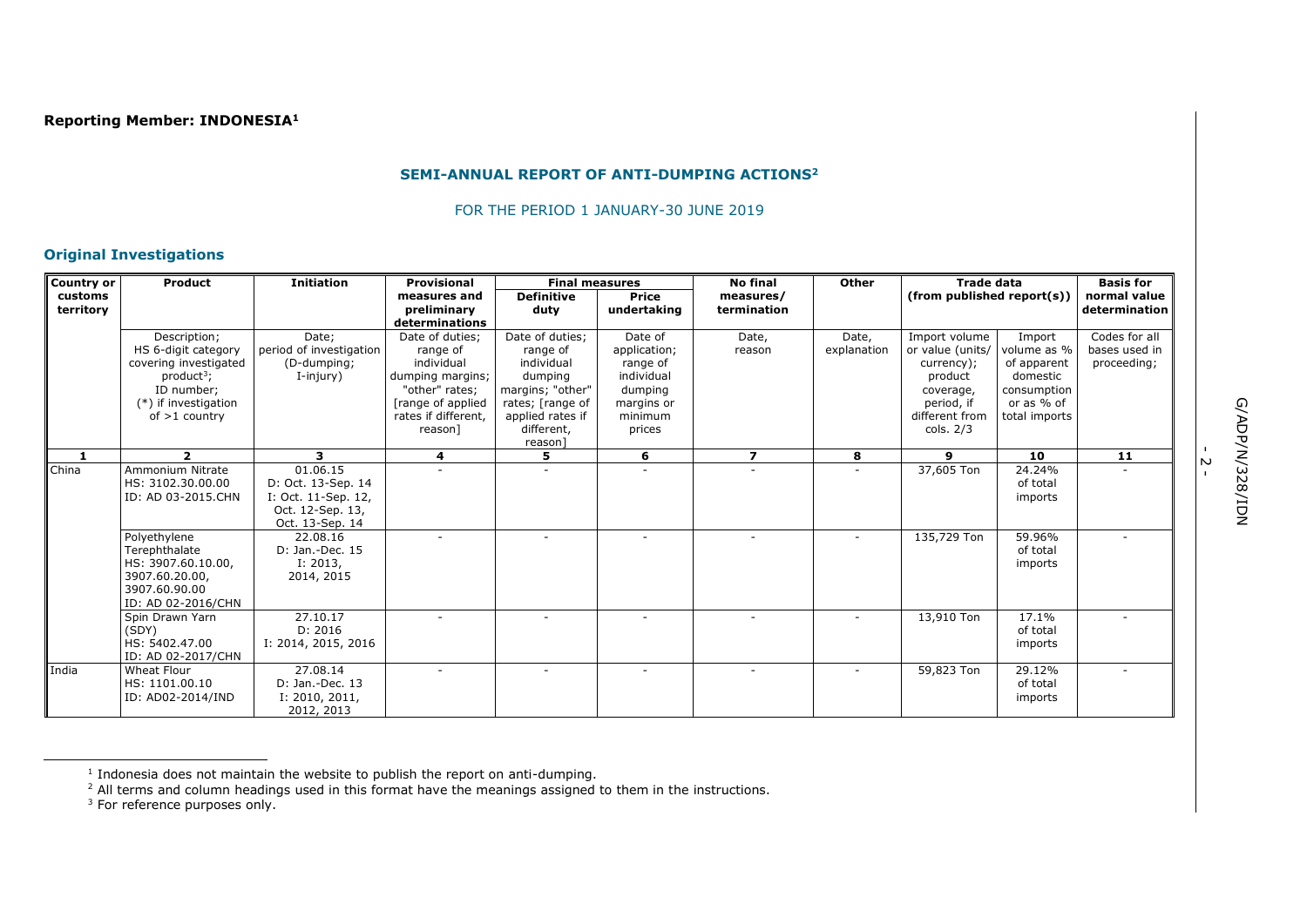| - 1               | $\overline{ }$                                                                                              | 3                                                                                            | 4                        | 5 | 6 | $\overline{ }$ | 8                        | 9          | 10                            | 11 |   |                     |
|-------------------|-------------------------------------------------------------------------------------------------------------|----------------------------------------------------------------------------------------------|--------------------------|---|---|----------------|--------------------------|------------|-------------------------------|----|---|---------------------|
| Korea, Rep.<br>of | Ammonium Nitrate<br>HS: 3102.30.00.00<br>ID: AD 02-2015.KOR                                                 | 01.06.15<br>D: Oct. 13-Sep. 14<br>I: Oct. 11-Sep. 12,<br>Oct. 12-Sep. 13,<br>Oct. 13-Sep. 14 | $\overline{\phantom{a}}$ |   |   |                | $\sim$                   | 23,522 Ton | 15.17%<br>of total<br>imports |    |   |                     |
|                   | Polyethylene<br>Terephthalate<br>HS:3907.60.10.00,<br>3907.60.20.00,<br>3907.60.90.00<br>ID: AD 01-2016/KOR | 22.08.16<br>D: Jan.-Dec. 15<br>I: 2013,<br>2014, 2015                                        | $\overline{\phantom{a}}$ |   |   |                | $\overline{\phantom{a}}$ | 50,407 Ton | 22.27%<br>of total<br>imports |    |   |                     |
| Malaysia          | Ammonium Nitrate<br>HS:3102.30.00.00<br>ID: AD 02-2015.MYS                                                  | 01.06.15<br>D: Oct. 13-Sep. 14<br>I: Oct. 11-Sep. 12,<br>Oct. 12-Sep. 13,<br>Oct. 13-Sep. 14 | $\overline{\phantom{a}}$ |   |   |                | $\overline{\phantom{a}}$ | 69,650 Ton | 44.90%<br>of total<br>imports |    |   |                     |
|                   | Polyethylene<br>Terephthalate<br>HS:3907.60.10.00,<br>3907.60.20.00,<br>3907.60.90.00<br>ID: AD 01-2016/MYS | 22.08.16<br>D: Jan.-Dec. 15<br>I: 2013,<br>2014, 2015                                        | $\overline{\phantom{a}}$ |   |   |                | $\overline{\phantom{a}}$ | 14,901 Ton | 6.58%<br>of total<br>imports  |    |   |                     |
| Sri Lanka         | Wheat Flour<br>HS: 1101.00.10<br>ID: AD01-2014/SRL                                                          | 27.08.14<br>D: Jan.-Dec. 13<br>I: 2010, 2011,<br>2012, 2013                                  | $\sim$                   |   |   |                | $\overline{\phantom{a}}$ | 56,848 Ton | 27.67%<br>of total<br>imports |    | ω | G/ADP/<br>ω         |
| Turkey            | Wheat Flour<br>HS: 1101.00.10<br>ID: AD01-2014/TUR                                                          | 27.08.14<br>D: Jan.-Dec. 13<br>I: 2010, 2011,<br>2012, 2013                                  |                          |   |   |                | $\overline{\phantom{a}}$ | 59,734 Ton | 29.07%<br>of total<br>imports |    |   | N<br>୍ଷ<br>non<br>N |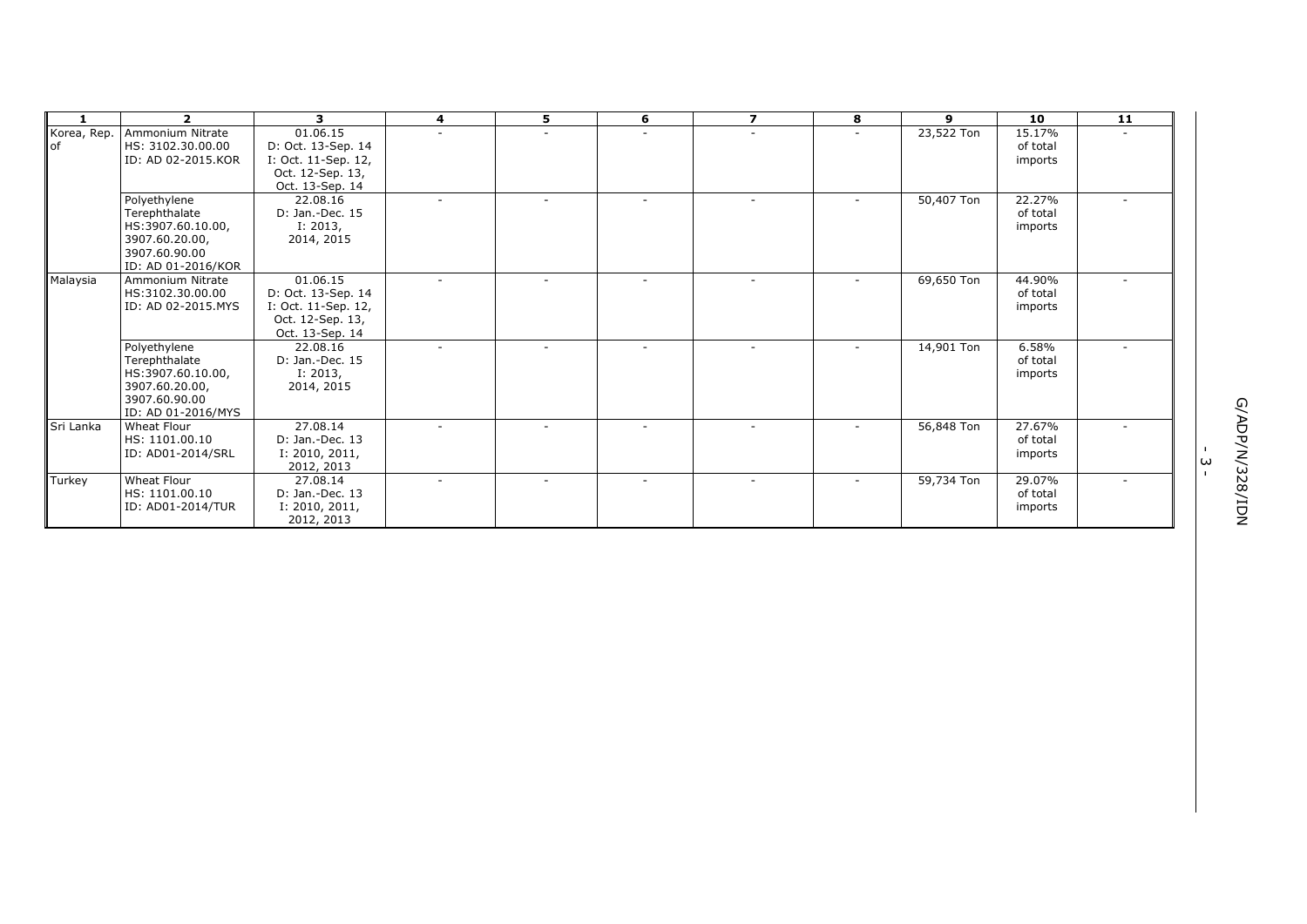# **Reviews/Other subsequent proceedings**

ł

| <b>Country or</b>    | Product                                                                                                                                                                                                                                              | <b>Initiation</b>                                                                                                  | Preliminary                                                                                                                            | <b>Final results</b>                                                                                                                      |                                                                                                                     | <b>Revocation</b> | Other (e.g.,                                   | <b>Trade Data</b>                                                                                                      |                                                                                                | <b>Basis for normal</b>                      |
|----------------------|------------------------------------------------------------------------------------------------------------------------------------------------------------------------------------------------------------------------------------------------------|--------------------------------------------------------------------------------------------------------------------|----------------------------------------------------------------------------------------------------------------------------------------|-------------------------------------------------------------------------------------------------------------------------------------------|---------------------------------------------------------------------------------------------------------------------|-------------------|------------------------------------------------|------------------------------------------------------------------------------------------------------------------------|------------------------------------------------------------------------------------------------|----------------------------------------------|
| customs<br>territory |                                                                                                                                                                                                                                                      |                                                                                                                    | results/<br>determination                                                                                                              | <b>Definitive duty</b>                                                                                                                    | <b>Price</b><br>undertaking                                                                                         | of Measures       | procedures<br>not affecting<br>the duty level) | (if available from published<br>report(s) on proceeding)                                                               |                                                                                                | value<br>determination                       |
|                      | Description;<br>HS 6-digit category<br>covering investigated<br>product; ID number;<br>(*) if investigation<br>of $>1$ country                                                                                                                       | Date, Type of<br>Review or<br>Procedure (code),<br>Period Covered                                                  | Effective date;<br>range of<br>individual<br>dumping<br>margins; "other"<br>rates; [range of<br>applied rates if<br>different, reason] | Effective date,<br>range of<br>individual<br>dumping<br>margins; "other"<br>rates; [range of<br>applied rates if<br>different,<br>reason] | Effective date;<br>range of<br>individual<br>dumping<br>margins or<br>minimum<br>prices; or other<br>outcome (code) | Date,<br>reason   | Date,<br>explanation                           | Import volume<br>or value (units/<br>currency);<br>product<br>coverage,<br>period, if<br>different from<br>cols. $2/3$ | Import<br>volume as %<br>of apparent<br>domestic<br>consumption<br>or as % of<br>total imports | Codes for all<br>bases used in<br>proceeding |
| 1                    | $\overline{2}$                                                                                                                                                                                                                                       | 3                                                                                                                  | $\overline{4}$                                                                                                                         | 5                                                                                                                                         | 6                                                                                                                   | $\overline{z}$    | 8                                              | 9                                                                                                                      | 10                                                                                             | 11                                           |
| <b>Belarus</b>       | Hot Rolled Coil<br>7208.10.00, 7208.25.00,<br>7208.26.00, 7208.27.11,<br>7208.27.19, 7208.27.91,<br>7208.27.99, 7208.36.00,<br>7208.37.00, 7208.38.00,<br>7208.39.10, 7208.39.90,<br>7208.90.10, 7208.90.20,<br>7208.90.90<br>ID:AD03-2006/BLR       | 21.12.17<br>D: Jan.-Dec. 16<br>I: 2014, 2015,<br>2016<br><b>Sunset Review</b>                                      |                                                                                                                                        | 02.04.19                                                                                                                                  |                                                                                                                     |                   |                                                |                                                                                                                        |                                                                                                |                                              |
| China                | Tinplate HS:<br>7210.12.10.00,<br>7210.12.90.00<br>ID: AD05-2012/CHN                                                                                                                                                                                 | 27.10.17<br>D: Jan.-Dec. 16<br>I: 2014, 2015,<br>2016<br><b>Sunset Review</b>                                      |                                                                                                                                        | 15.02.19                                                                                                                                  |                                                                                                                     |                   |                                                |                                                                                                                        |                                                                                                |                                              |
|                      | I&H Section<br>HS: 7216.32.10<br>7216.32.90<br>7216.33.11<br>7216.33.90<br>ID: AD06-2009/CHN                                                                                                                                                         | 27.10.17<br>D: Jul. 16-Jun. 17<br>I: Jul. 13-Jun. 14<br>Jul. 14-Jun. 15<br>Jul. 16-Jun. 17<br><b>Sunset Review</b> | $\sim$                                                                                                                                 | 02.04.19                                                                                                                                  |                                                                                                                     |                   |                                                |                                                                                                                        | $\overline{\phantom{a}}$                                                                       |                                              |
|                      | Hot Rolled Coil<br>HS: 7208.10.00,<br>7208.25.00, 7208.26.00,<br>7208.27.11, 7208.27.19,<br>7208.27.91, 7208.27.99,<br>7208.36.00, 7208.37.00,<br>7208.38.00, 7208.39.10,<br>7208.39.90, 7208.90.10,<br>7208.90.20, 7208.90.904<br>ID: AD01-2006/CHN | 21.12.17<br>D: Jan.-Dec. 16<br>I: 2014, 2015,<br>2016<br><b>Sunset Review</b>                                      | $\sim$                                                                                                                                 | 02.04.19                                                                                                                                  |                                                                                                                     |                   |                                                |                                                                                                                        |                                                                                                |                                              |

- 4 -

<sup>4</sup> Please note that these are the correct HS codes. Please dismiss the codes notified in previous reports.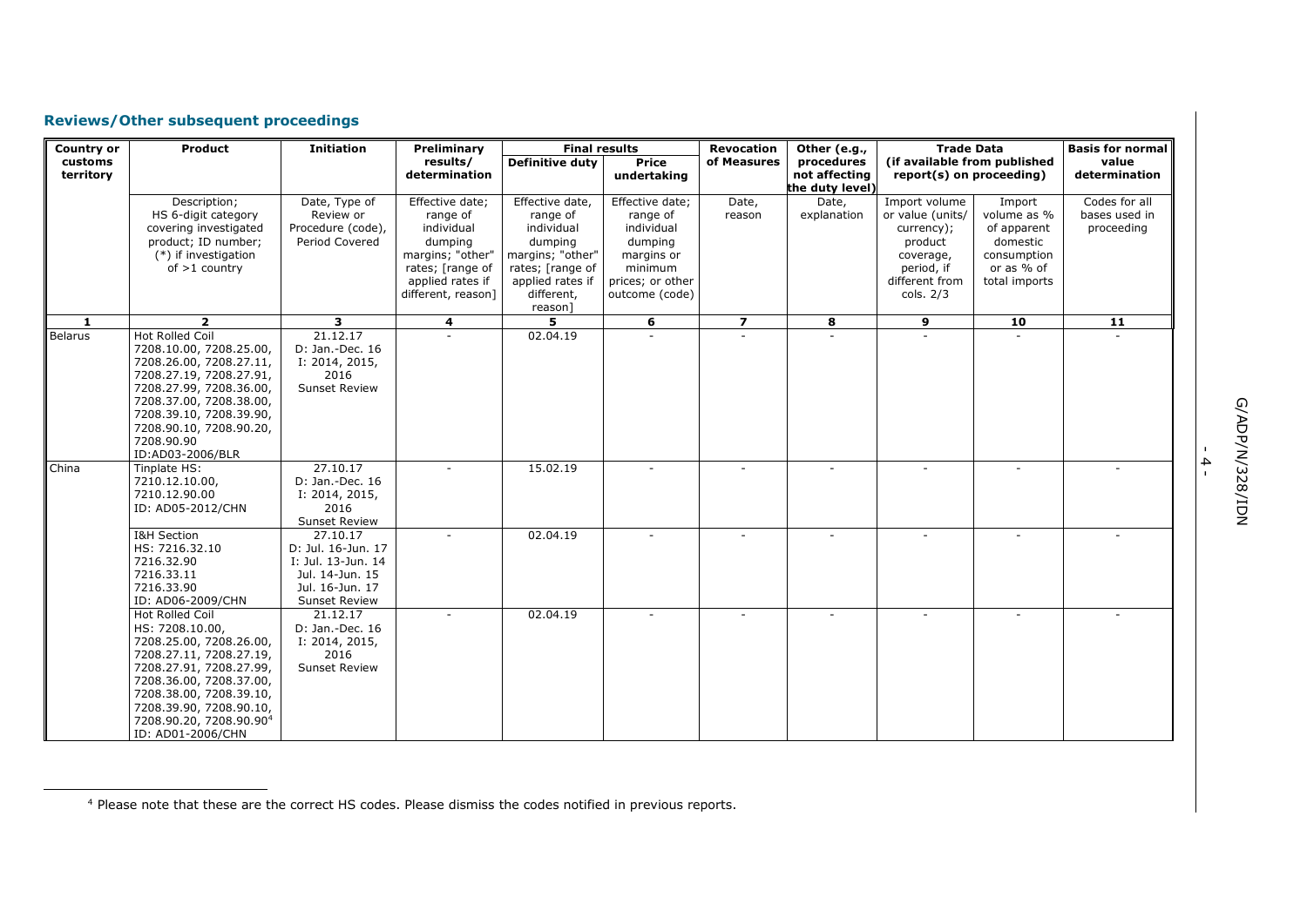| $\mathbf{1}$ | $\overline{\mathbf{2}}$                      | 3                    | 4      | 5        | 6      | $\overline{\mathbf{z}}$ | 8      | 9                        | 10             | 11 |    |                 |
|--------------|----------------------------------------------|----------------------|--------|----------|--------|-------------------------|--------|--------------------------|----------------|----|----|-----------------|
| China        | Cold Rolled Coil/Sheet                       | 04.09.15             |        |          |        |                         |        | 1,887 Ton                | 0.47%          |    |    |                 |
| (Cont'd)     | HS: 7209.16.00.10,                           | D: Jan.-Dec. 14      |        |          |        |                         |        |                          | of total       |    |    |                 |
|              | 7209.17.00.10,                               | I: 2012, 2013,       |        |          |        |                         |        |                          | imports        |    |    |                 |
|              | 7209.18.99.00,                               | 2014                 |        |          |        |                         |        |                          |                |    |    |                 |
|              | 7209.26.00.10,                               | <b>Sunset Review</b> |        |          |        |                         |        |                          |                |    |    |                 |
|              | 7209.27.00.10,                               |                      |        |          |        |                         |        |                          |                |    |    |                 |
|              | 7209.28.90.00,                               |                      |        |          |        |                         |        |                          |                |    |    |                 |
|              | 7209.90.90.00,                               |                      |        |          |        |                         |        |                          |                |    |    |                 |
|              | 7211.23.90.90,                               |                      |        |          |        |                         |        |                          |                |    |    |                 |
|              | 7211.29.90.00,                               |                      |        |          |        |                         |        |                          |                |    |    |                 |
|              | 7211.90.10.00                                |                      |        |          |        |                         |        |                          |                |    |    |                 |
|              | ID: AD04-2011/CHN                            |                      |        |          |        |                         |        |                          |                |    |    |                 |
|              | Hot Rolled Plate                             | 05.03.18             | ٠      |          |        |                         |        | 18,390 Ton               | 12.2%          |    |    |                 |
|              | 7208.5100; 7208.5200                         | D: Nov. 16-Oct. 17   |        |          |        |                         |        |                          | of total       |    |    |                 |
|              | ID: AD02-2010/CHN                            | I: Nov. 14-Oct. 15,  |        |          |        |                         |        |                          | imports        |    |    |                 |
|              |                                              | Nov. 15-Oct. 16,     |        |          |        |                         |        |                          |                |    |    |                 |
|              |                                              | Nov. 16-Oct. 17      |        |          |        |                         |        |                          |                |    |    |                 |
|              | Polyester Staple Fiber                       | 25.05.18             | ٠      | ٠        |        |                         |        | 100,521 Ton              | 63%            |    |    |                 |
|              | 5503.2000                                    | D: Jan.-Dec. 17      |        |          |        |                         |        |                          | of total       |    |    |                 |
|              | ID: AD03-2009/CHN                            | I: Jan.-Dec. 2015,   |        |          |        |                         |        |                          | imports        |    |    |                 |
|              |                                              | 2016, 2017           |        |          |        |                         |        |                          |                |    |    |                 |
| India        | Polyester Staple Fiber                       | 25.05.18             | $\sim$ | $\sim$   |        |                         |        | 7,396 Ton                | 5% of total    |    |    | G/ADP/N/328/IDN |
|              | 5503.2000                                    | D: Jan.-Dec. 17      |        |          |        |                         |        |                          | imports        |    |    |                 |
|              | ID: AD04-2009/IND                            | I: Jan.-Dec. 2015,   |        |          |        |                         |        |                          |                |    |    |                 |
|              |                                              | 2016, 2017           |        |          |        |                         |        |                          |                |    | UП |                 |
|              | Hot Rolled Coil                              | 21.12.17             | $\sim$ | 02.04.19 | $\sim$ | $\sim$                  | $\sim$ | $\overline{\phantom{a}}$ | 0.00% of total |    |    |                 |
|              | 7208.10.00, 7208.25.00,                      | D: Jan.-Dec 16       |        |          |        |                         |        |                          | imports        |    |    |                 |
|              | 7208.26.00, 7208.27.11,                      | I: 2014, 2015,       |        |          |        |                         |        |                          |                |    |    |                 |
|              | 7208.27.19, 7208.27.91,                      | 2016                 |        |          |        |                         |        |                          |                |    |    |                 |
|              | 7208.27.99, 7208.36.00,                      | <b>Sunset Review</b> |        |          |        |                         |        |                          |                |    |    |                 |
|              | 7208.37.00, 7208.38.00,                      |                      |        |          |        |                         |        |                          |                |    |    |                 |
|              | 7208.39.10, 7208.39.90,                      |                      |        |          |        |                         |        |                          |                |    |    |                 |
|              | 7208.90.10, 7208.90.20,                      |                      |        |          |        |                         |        |                          |                |    |    |                 |
|              | 7208.90.90                                   |                      |        |          |        |                         |        |                          |                |    |    |                 |
|              | ID: AD02-2006/IND                            | 04.09.15             | ٠      |          |        |                         |        | 8,917 Ton                | 2.21%          |    |    |                 |
| Japan        | Cold Rolled Coil/Sheet<br>HS: 7209.16.00.10, | D: Jan.-Dec. 14      |        | ٠        |        |                         |        |                          | of total       |    |    |                 |
|              |                                              | I: 2012, 2013,       |        |          |        |                         |        |                          |                |    |    |                 |
|              | 7209.17.00.10,<br>7209.18.99.00,             | 2014                 |        |          |        |                         |        |                          | imports        |    |    |                 |
|              | 7209.26.00.10,                               | <b>Sunset Review</b> |        |          |        |                         |        |                          |                |    |    |                 |
|              | 7209.27.00.10,                               |                      |        |          |        |                         |        |                          |                |    |    |                 |
|              | 7209.28.90.00,                               |                      |        |          |        |                         |        |                          |                |    |    |                 |
|              | 7209.90.90.00,                               |                      |        |          |        |                         |        |                          |                |    |    |                 |
|              | 7211.23.90.90,                               |                      |        |          |        |                         |        |                          |                |    |    |                 |
|              | 7211.29.90.00,                               |                      |        |          |        |                         |        |                          |                |    |    |                 |
|              | 7211.90.10.00                                |                      |        |          |        |                         |        |                          |                |    |    |                 |
|              | ID: AD03-2011/JPN                            |                      |        |          |        |                         |        |                          |                |    |    |                 |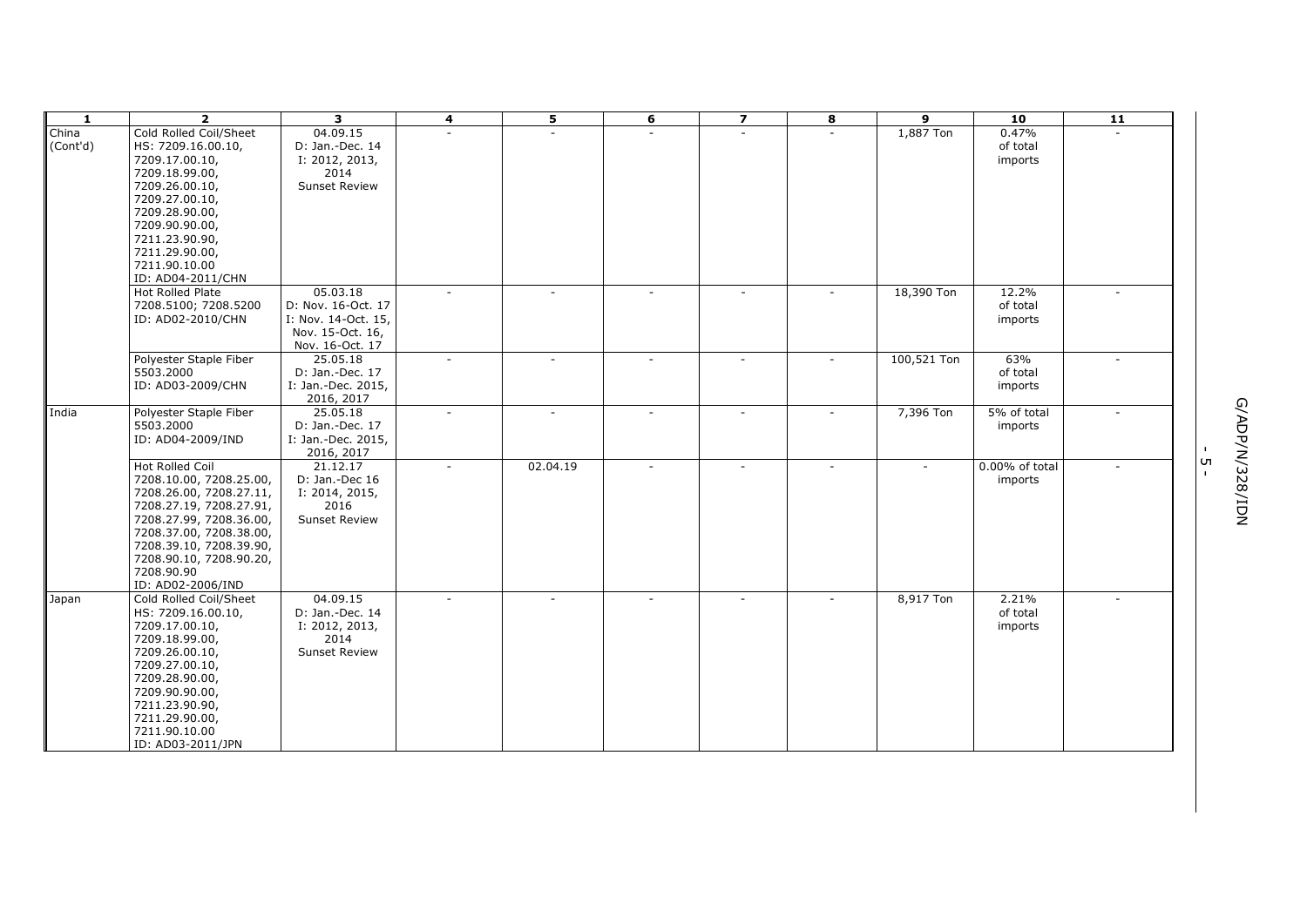| 1                 | $\overline{2}$                                                                                                                                                                                                                     | 3                                                                              | 4                        | 5              | 6      | $\overline{7}$ | 8 | 9           | 10                            | 11 |                                      |
|-------------------|------------------------------------------------------------------------------------------------------------------------------------------------------------------------------------------------------------------------------------|--------------------------------------------------------------------------------|--------------------------|----------------|--------|----------------|---|-------------|-------------------------------|----|--------------------------------------|
| Kazakhstan        | <b>Hot Rolled Coil</b><br>7208.10.00, 7208.25.00,<br>7208.26.00, 7208.27.11,<br>7208.27.19, 7208.27.91,<br>7208.27.99, 7208.36.00,<br>7208.37.00, 7208.38.00,                                                                      | 21.12.17<br>D: Jan.-Dec. 16<br>I: 2014, 2015,<br>2016<br><b>Sunset Review</b>  |                          | 02.04.19       |        | ÷.             |   |             | ÷.                            |    |                                      |
|                   | 7208.39.10, 7208.39.90,<br>7208.90.10, 7208.90.20,<br>7208.90.90<br>ID: AD03-2006/BLS                                                                                                                                              |                                                                                |                          |                |        |                |   |             |                               |    |                                      |
| Korea, Rep.<br>οf | Tinplate<br>HS: 7210.12.10.<br>7210.12.90<br>ID: AD07-2012/KOR                                                                                                                                                                     | 27.10.17<br>D: Jan.-Dec. 16<br>I: 2014, 2015,<br>2016<br><b>Sunset Review</b>  | $\sim$                   | 15.02.19       | $\sim$ | $\sim$         |   | 59,131 Ton  | 22.4% of total<br>imports     |    |                                      |
|                   | Hot Rolled Coil<br>HS: 7208.10.0000,<br>7208.25.0000,<br>7208.26.0000,<br>7208.27.0000,<br>7208.36.0000,<br>7208.37.0000,<br>7208.38.0000,<br>7208.39.0000,<br>7208.90.0000<br>ID: AD01-2009/KOR                                   | 13.08.15<br>D: Jan.-Dec. 14<br>I: 2011, 2012,<br>2013, 2014.<br>Interim Review |                          | ٠              |        | $\sim$         |   | 585,949 Ton | 40.62%<br>of total<br>imports |    | G/ADP/N/328/IDN<br>Ō<br>$\mathbf{L}$ |
|                   | Hot Rolled Coil<br>HS: 7208.10.0000;<br>7208.25.0000,<br>7208.26.0000,<br>7208.27.0000,<br>7208.36.0000,<br>7208.37.0000,<br>7208.38.0000,<br>7208.39.0000,<br>7208.90.0000<br>ID: AD01-2009/KOR                                   | 08.04.15<br>D: Jan.-Dec. 14<br>I: 2011, 2012,<br>2013, 2014<br>Sunset Review   | $\overline{\phantom{a}}$ | $\blacksquare$ |        | $\sim$         |   | 585,949 Ton | 40.62%<br>of total<br>imports |    |                                      |
|                   | Cold Rolled Coil/Sheet<br>HS: 7209.16.00.10,<br>7209.17.00.10,<br>7209.18.99.00,<br>7209.26.00.10,<br>7209.27.00.10,<br>7209.28.90.00,<br>7209.90.90.00,<br>7211.23.90.90,<br>7211.29.90.00,<br>7211.90.10.00<br>ID: AD06-2011/KOR | 04.09.15<br>D: Jan.-Dec. 14<br>I: 2012, 2013,<br>2014<br><b>Sunset Review</b>  |                          | ä,             |        | $\sim$         |   | 100,967 Ton | 24.99%                        |    |                                      |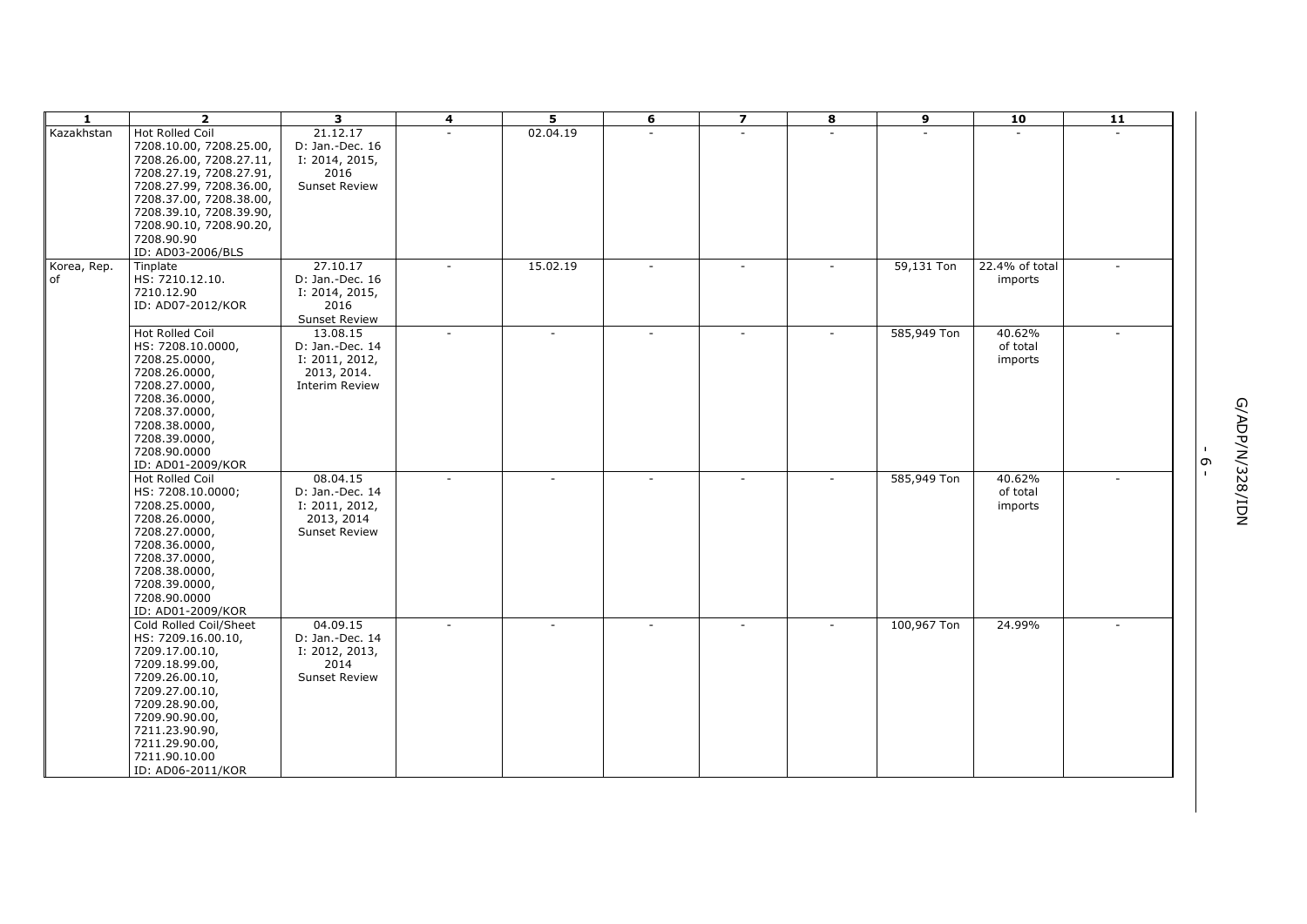| 1                     | $\overline{\mathbf{2}}$                                                                                                                                                                                                                         | 3                                                                                            | 4      | 5                        | 6 | $\overline{\mathbf{z}}$               | 8                                                                 | 9           | 10                             | 11 |
|-----------------------|-------------------------------------------------------------------------------------------------------------------------------------------------------------------------------------------------------------------------------------------------|----------------------------------------------------------------------------------------------|--------|--------------------------|---|---------------------------------------|-------------------------------------------------------------------|-------------|--------------------------------|----|
| Malaysia              | Hot Rolled Coil<br>HS: 7208.10.0000,<br>7208.25.0000,                                                                                                                                                                                           | 08.04.15<br>D: Jan.-Dec. 14<br>I: 2011, 2012,                                                |        |                          |   |                                       |                                                                   | 57 Ton      | 0.0040%<br>of total<br>imports |    |
|                       | 7208.26.0000,<br>7208.27.0000,<br>7208.36.0000,<br>7208.37.0000,<br>7208.38.0000,<br>7208.39.0000,<br>7208.90.0000<br>ID: AD02-2009/MYS                                                                                                         | 2013, 2014<br><b>Sunset Review</b>                                                           |        |                          |   |                                       |                                                                   |             |                                |    |
| Philippines           | Cavendish bananas<br>AD05-2005/PHL                                                                                                                                                                                                              | 31.03.16<br>I: 2012, 2013,<br>2014<br><b>Sunset Review</b>                                   |        | $\overline{\phantom{a}}$ |   | 15.02.19<br>Termination<br>of measure | Collection of<br>duty has been<br>suspended<br>since<br>16.11.165 |             | $\overline{\phantom{a}}$       |    |
| Russian<br>Federation | Hot Rolled Coil<br>7208.10.00, 7208.25.00,<br>7208.26.00, 7208.27.11,<br>7208.27.19, 7208.27.91,<br>7208.27.99, 7208.36.00,<br>7208.37.00, 7208.38.00,<br>7208.39.10, 7208.39.90,<br>7208.90.10, 7208.90.20,<br>7208.90.90<br>ID: AD03-2006/RUS | 21.12.17<br>D: Jan.-Dec. 16<br>I: 2014, 2015,<br>2016<br><b>Sunset Review</b>                | $\sim$ | 02.04.19                 |   |                                       |                                                                   |             |                                |    |
| Singapore             | Hot Rolled Plate<br>7208.5100; 7208.5200<br>ID: AD01-2010/SIN                                                                                                                                                                                   | 05.03.18<br>D: Nov. 16-Oct. 17<br>I: Nov. 14-Oct. 15,<br>Nov. 15-Oct. 16,<br>Nov. 16-Oct. 17 |        |                          |   |                                       |                                                                   | 53,528 Ton  | 35.6%<br>of total<br>imports   |    |
| Chinese<br>Taipei     | Cold Rolled Coil/Sheet<br>HS: 7209.16.00.10;<br>7209.17.00.10,<br>7209.18.99.00,<br>7209.26.00.10,<br>7209.27.00.10,<br>7209.28.90.00,<br>7209.90.90.00,<br>7211.23.90.90,<br>7211.29.90.00,<br>7211.90.10.00<br>ID: AD05-2011/TPKM             | 04.09.15<br>D: Jan.-Dec. 14<br>I: 2012, 2013,<br>2014<br><b>Sunset Review</b>                | $\sim$ | ÷                        |   |                                       |                                                                   | 102,225 Ton | 25.30%<br>of total<br>imports  |    |
|                       | Polyester Staple Fiber<br>5503.2000<br>ID: AD05-2009/TPKM                                                                                                                                                                                       | 25.05.18<br>D: Jan.-Dec. 17<br>I: Jan.-Dec. 15,<br>2016, 2017                                |        | ÷                        |   |                                       |                                                                   | 2,215 Ton   | 1% of total<br>imports         |    |

<sup>&</sup>lt;sup>5</sup> Due to the expiry of the regulation authorising the collection, please note that there has been no collection of duty since 16.11.2016. Meanwhile the Sunset Review was on-going.

ł

-<br>- <sup>7</sup>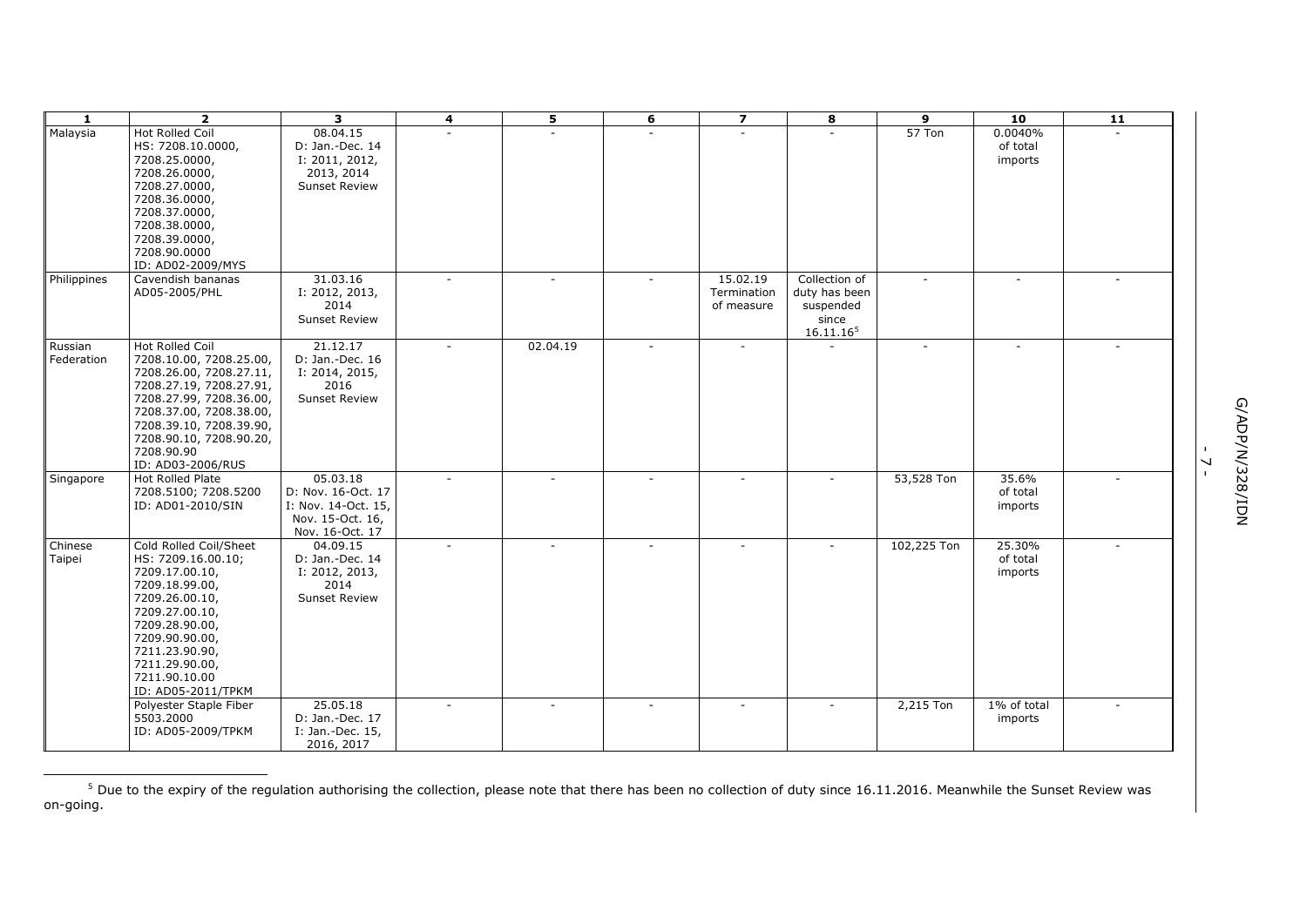| -1                            | $\overline{2}$                                                                                                                                                                                                                                          | 3                                                                                            | 4      | 5        | 6      | $\overline{\mathbf{z}}$  | 8      | $\mathbf{Q}$         | 10                        | 11 |                                 |
|-------------------------------|---------------------------------------------------------------------------------------------------------------------------------------------------------------------------------------------------------------------------------------------------------|----------------------------------------------------------------------------------------------|--------|----------|--------|--------------------------|--------|----------------------|---------------------------|----|---------------------------------|
| Chinese<br>Taipei<br>(Cont'd) | Tinplate<br>HS: 7210.12.10.<br>7210.12.90.<br>ID: AD06-2012/TPKM                                                                                                                                                                                        | 27.10.17<br>D: Jan.-Dec. 16<br>I: 2014, 2015,<br>2016<br><b>Sunset Review</b>                | ÷      | 15.02.19 |        |                          |        | 7,420 Ton            | 2.8% of total<br>imports  |    |                                 |
|                               | <b>Hot Rolled Coil</b><br>7208.10.00, 7208.25.00,<br>7208.26.00, 7208.27.11,<br>7208.27.19, 7208.27.91,<br>7208.27.99, 7208.36.00,<br>7208.37.00, 7208.38.00,<br>7208.39.10, 7208.39.90,<br>7208.90.10, 7208.90.20,<br>7208.90.90<br>ID: AD04-2006/TPKM | 21.12.17<br>D: Jan.-Dec. 16<br>I: 2014, 2015,<br>2016<br><b>Sunset Review</b>                | $\sim$ | 02.04.19 | $\sim$ | $\overline{\phantom{a}}$ | $\sim$ | 79,184 Ton           | 2.57% of total<br>imports |    |                                 |
| Thailand                      | <b>Biaxially Oriented</b><br>Polypropylene<br>HS: 3920.20.10,<br>3920.20.91, 3920.2099<br>ID: AD01-2015/THA                                                                                                                                             | 12.12.17<br>Sunset Review                                                                    | $\sim$ | 28.04.19 | $\sim$ |                          | $\sim$ | 4,403 Ton            | $\sim$                    |    |                                 |
|                               | <b>Hot Rolled Coil</b><br>7208.10.00, 7208.25.00,<br>7208.26.00, 7208.27.11,<br>7208.27.19, 7208.27.91,<br>7208.27.99, 7208.36.00,<br>7208.37.00, 7208.38.00,<br>7208.39.10, 7208.39.90,<br>7208.90.10, 7208.90.20,<br>7208.90.90<br>ID: AD05-2006/THA  | 21.12.17<br>D: Jan.-Dec. 16<br>I: 2014, 2015,<br>2016                                        | ÷      | 02.04.19 | $\sim$ |                          |        | $\overline{304}$ Ton | 0,01% of total<br>imports |    | G/ADP/N/<br>$\infty$<br>328/IDN |
| Ukraine                       | Hot Rolled Plate<br>7208.5100; 7208.5200<br>ID: AD02-2010/UKR                                                                                                                                                                                           | 05.03.18<br>D: Nov. 16-Oct. 17<br>I: Nov. 14-Oct. 15,<br>Nov. 15-Oct. 16,<br>Nov. 16-Oct. 17 | ÷.     |          | $\sim$ |                          |        | 34,231 Ton           | 22.8%<br>of imports       |    |                                 |
| Viet Nam                      | <b>Biaxially Oriented</b><br>Polypropylene<br>HS: 3920.20.10,<br>3920.20.91, 3920.2099<br>AD01-2015/VNM                                                                                                                                                 | 12.12.17<br>I: 2015, 2016,<br>2017<br>Sunset Review                                          | $\sim$ | 28.04.19 | $\sim$ |                          | $\sim$ | $\sim$               | $\sim$                    |    |                                 |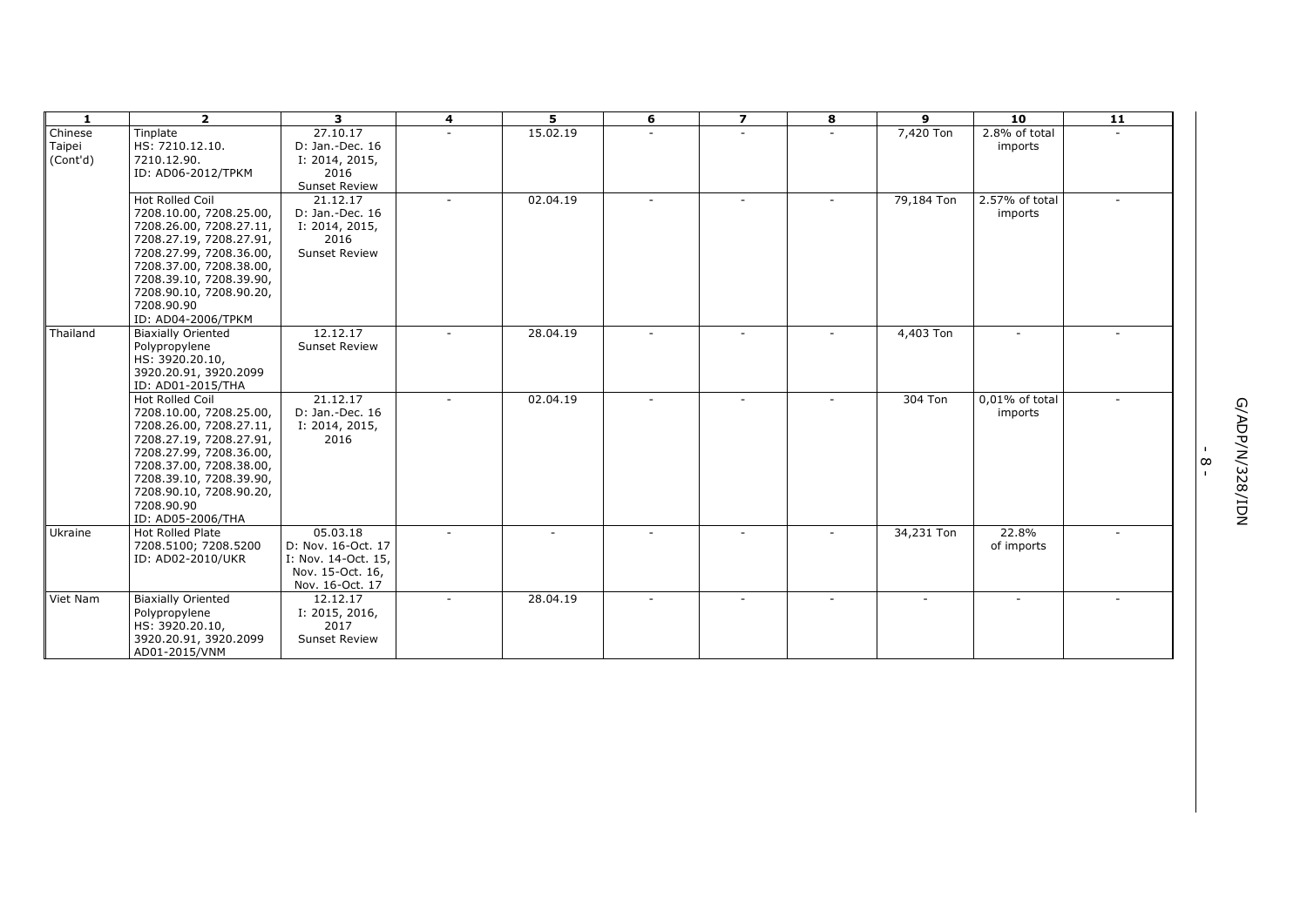| 1                    | $\overline{2}$                                                                                                                                                                                                                     | 3                                                                      | $\overline{\mathbf{4}}$ | 5      | 6      | $\overline{\mathbf{z}}$ | 8      | 9          | 10                           | $\overline{11}$ |                                  |                               |
|----------------------|------------------------------------------------------------------------------------------------------------------------------------------------------------------------------------------------------------------------------------|------------------------------------------------------------------------|-------------------------|--------|--------|-------------------------|--------|------------|------------------------------|-----------------|----------------------------------|-------------------------------|
| Viet Nam<br>(Cont'd) | Cold Rolled Coil/Sheet<br>HS: 7209.16.00.10,<br>7209.17.00.10,<br>7209.18.99.00,<br>7209.26.00.10,<br>7209.27.00.10,<br>7209.28.90.00,<br>7209.90.90.00,<br>7211.23.90.90,<br>7211.29.90.00,<br>7211.90.10.00<br>ID: AD07-2011/VNM | 04.09.15<br>D: Jan.-Dec. 14<br>I: 2012, 2013,<br>2014<br>Sunset Review | $\sim$                  | $\sim$ | $\sim$ | $\sim$                  | $\sim$ | 19,613 Ton | 4.85%<br>of total<br>imports | $\sim$          |                                  |                               |
|                      |                                                                                                                                                                                                                                    |                                                                        |                         |        |        |                         |        |            |                              |                 | $\mathbf{I}$<br>$\mathsf \omega$ | MQI/822/N/30V<br>$\mathbf{L}$ |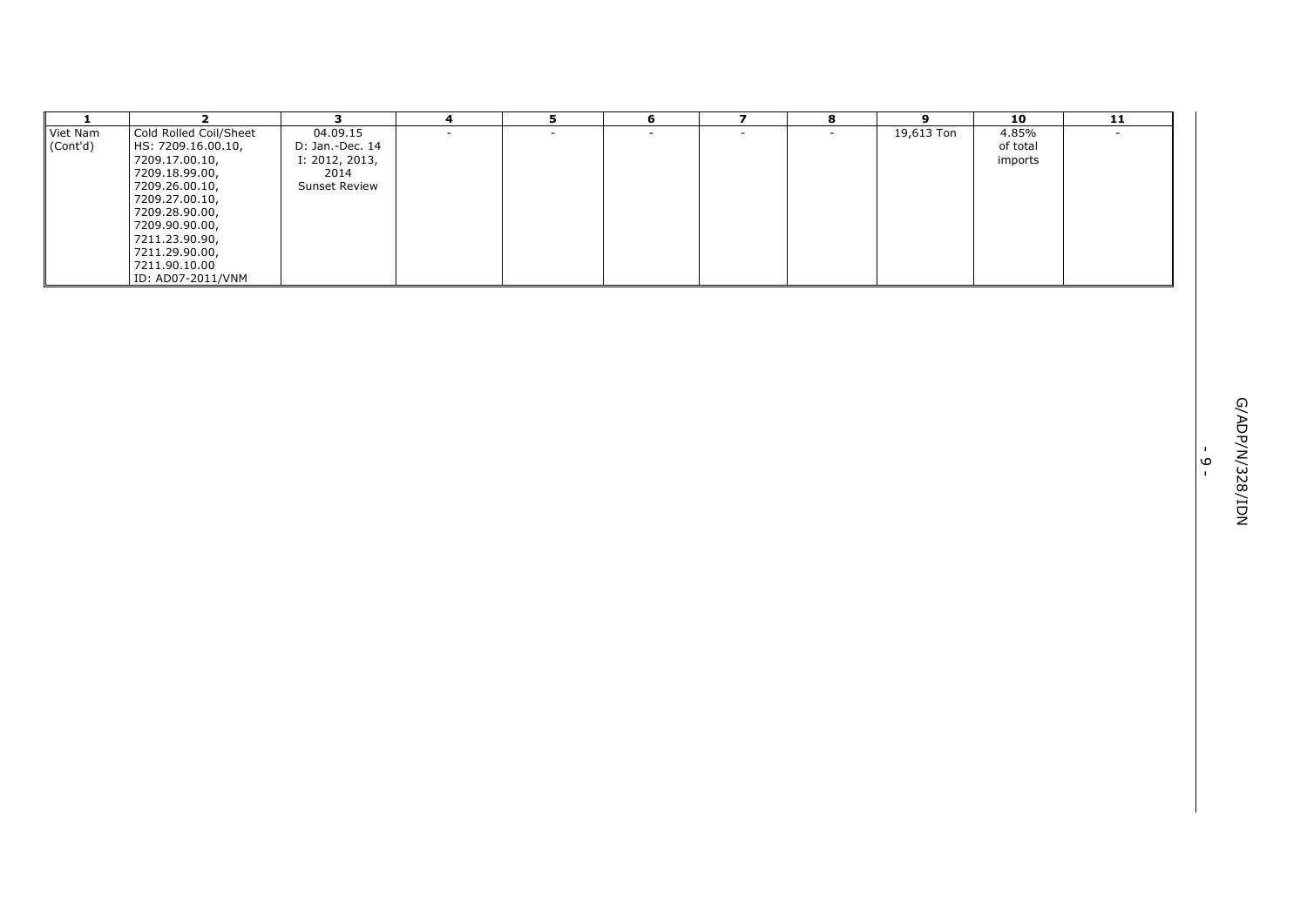#### - 10 -

#### **ANNEXES**

#### DEFINITIVE ANTI-DUMPING MEASURES IN FORCE AS OF 30 JUNE 2019

| Country/<br><b>Customs</b> | Product,<br>investigation ID                                                    | Measure(s) | Date of original<br>imposition; | Date(s) of extension;<br>publication |
|----------------------------|---------------------------------------------------------------------------------|------------|---------------------------------|--------------------------------------|
| <b>Territory</b>           | number                                                                          |            | publication<br>reference        | reference(s)                         |
| <b>Belarus</b>             | Hot Rolled Coil<br>ID:AD03-2006/BLR                                             | Duty       | 28 February 2008                | 27 November 2013<br>2 April 2019     |
| $\overline{China}$         | Polyester Staple Fibre<br>ID: AD03-2009/CHN                                     | Duty       | 17 November 2011                | 29 April 2016                        |
|                            | Hot Rolled Plate<br>ID: AD02-2010/CHN                                           | Duty       | 2 October2012 <sup>1</sup>      | 2 April 2016                         |
|                            | <b>Tinplate Coil/Sheet</b><br>(Tinplate C/S)<br>ID: AD05-2012/CHN               | Duty       | 15 January 2014                 | 15 February 2019                     |
|                            | <b>Biaxially Oriented</b><br>Polyethylene<br>Terephthalate<br>ID: AD01-2014/CHN | Duty       | 7 December 2015                 |                                      |
|                            | Frit<br>ID: AD 01-2016/CHN                                                      | Duty       | 7 December 2017 <sup>2</sup>    |                                      |
|                            | Steel Wire Rods<br>ID: AD 03-2016/CHN                                           | Duty       | 3 April 2018                    |                                      |
|                            | <b>H&amp;I Section</b><br>ID: AD06-2009/CHN                                     | Duty       | 23 November 2010                | 23 December 2015<br>2 April 2019     |
|                            | Hot Rolled Coil <sup>3</sup><br>ID: AD01-2006/CHN                               | Duty       | 28 February 2008                | 27 November 2013<br>2 April 2019     |
| India                      | Polyester Staple Fibre<br>ID: AD04-2009/IND                                     | Duty       | 17 November 2011                | 29 April 2016                        |
|                            | <b>Biaxially Oriented</b><br>Polyethylene<br>Terephthalate<br>ID: AD01-2014/IND | Duty       | 7 December 2015                 |                                      |
|                            | Hot Rolled Coil <sup>3</sup><br>ID: AD02-2006/IND                               | Duty       | 28 February 2008                | 27 November 2013<br>2 April 2019     |
| Kazakhstan                 | <b>Hot Rolled Coil</b><br>ID: AD03-2006/BLS                                     | Duty       | 28 February 2008                | 27 November 2013<br>2 April 2019     |
| Korea, Rep. of             | Tinplate Coil/Sheet<br>(Tinplate C/S)<br>ID: AD07-2012/KOR                      | Duty       | 15 January 2014                 | 15 February 2019                     |
| Malaysia                   | Spin Draw Yarn<br>ID: AD01-2013/MYS                                             | Duty       | 21 January 2015 <sup>4</sup>    |                                      |
|                            | Partially Oriented<br>Yarn<br>ID: AD03-2013/MYS                                 | Duty       | 21 January 2015 <sup>5</sup>    | $\overline{a}$                       |
| Russian<br>Federation      | Hot Rolled Coil<br>ID: AD03-2006/RUS                                            | Duty       | 28 February 2008                | 27 November 2013<br>2 April 2019     |
| Singapore                  | <b>Hot Rolled Plate</b><br>ID: AD01-2010/SIN                                    | Duty       | 2 October2012 <sup>6</sup>      | 1 April 2016                         |

<sup>&</sup>lt;sup>1</sup> As amended by the Minister of Finance Regulation, 1 April 2013.

-

<sup>&</sup>lt;sup>2</sup> Please note that the date of 22.11.2017 was erroneously reported in G/ADP/N/308/IDN till G/ADP/N/322/IDN. Please consider the current date as the correct one.

<sup>&</sup>lt;sup>3</sup> This measure has been erroneously omitted from previous reports and is now correctly reflected in this report.

<sup>&</sup>lt;sup>4</sup> Please note that the date of 19.01.2015 was erroneously reported in previous reports. Please consider the current date as the correct one.

<sup>5</sup> Please note that the date of 19.01.2015 was erroneously reported in previous reports. Please consider the current date as the correct one.

 $6$  As amended by the Minister of Finance Regulation, 1 April 2013.